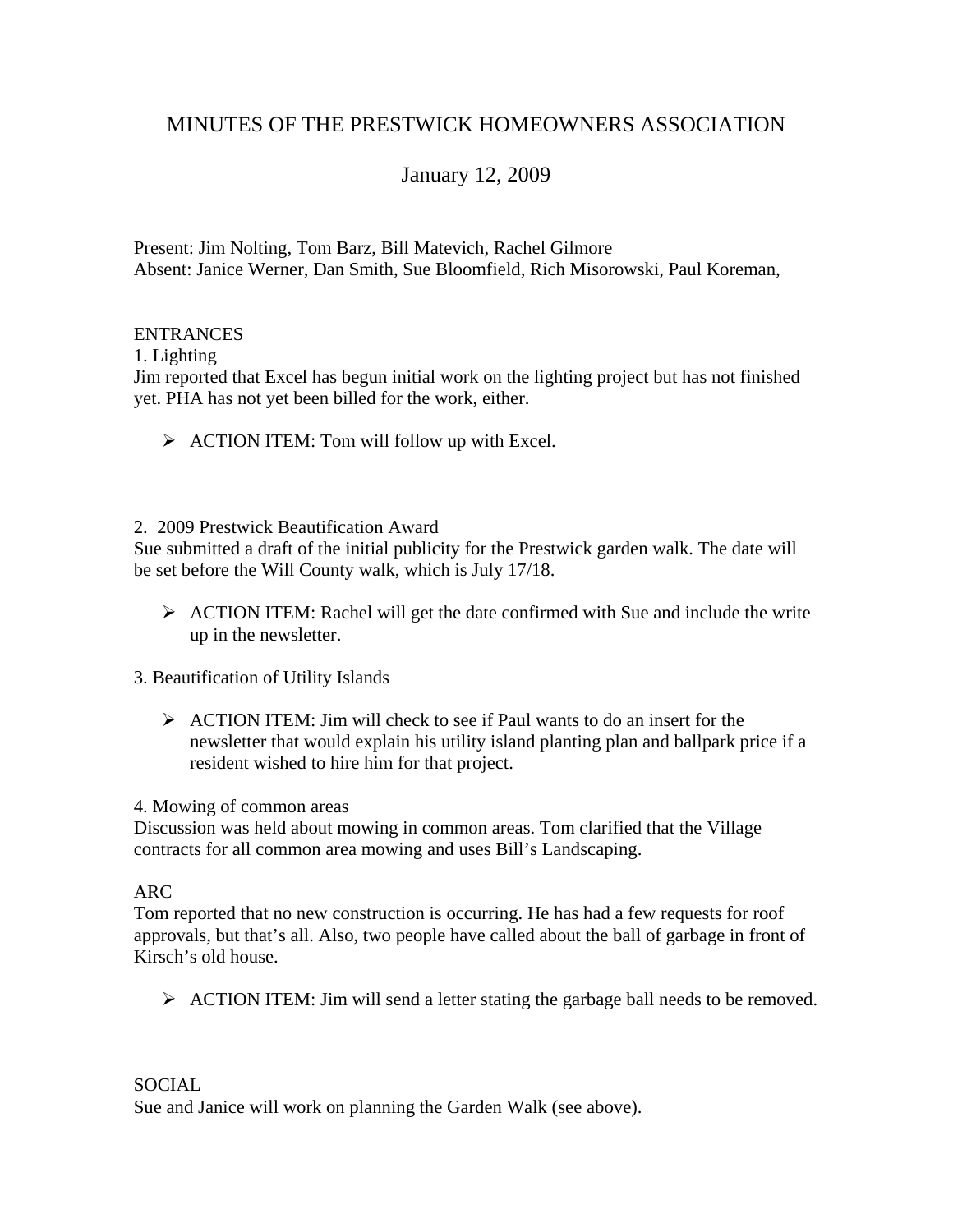Tom reported that there may be an ice skating party on the creek on Aberdeen with a bonfire if the weather stays cold enough in late January.

## MEMBERSHIP

1. Discussion was held about the annual dues letter. Rachel has a call in to Bill Kiehl to clarify printing issues. The Board agreed that Rachel and Bill should decide what will work best for Liberty and then structure the document set ups accordingly.

The membership mailing needs to include: The letter from the Board A response card A return envelope A separate "resident contact info" letter asking residents to verify the listed information and correct as needed (based on Rich's Excel file) Can go in a window envelope, per Bill Kiehl

\*The bank will need a label print out for the responders/non-responders.

 A second mailing will be for the newsletter with ad letter, possibly with an insert about Paul's utility planting services.

 Discussion was held about starting a Christmas tree recycling program in Prestwick next year.

 2. Rachel will prepare the ad mailing using the same letter as last year; however, the rates will be changed to reflect a 20% discount for PHA members for all sizes of ads.

 $\triangleright$  ACTION ITEM: Jim will send join the Chamber and purchase the mailing list.

## **SECURITY**

Bill spoke with resident Tom Wiese, who provided the following information:

- 1. ADT will come out and give a free estimate for a neighborhood security watch program. The cost is approximately \$2,000 per camera. The camera feeds to a central databank. Footage is stored for 2 weeks before being erased.
- $\triangleright$  ACTION ITEM: Rachel will include a blurb in the newsletter that residents have asked about installing security cameras at entrances and the Board is looking into it. Feedback/questions/comments should be directed to Jim's email address.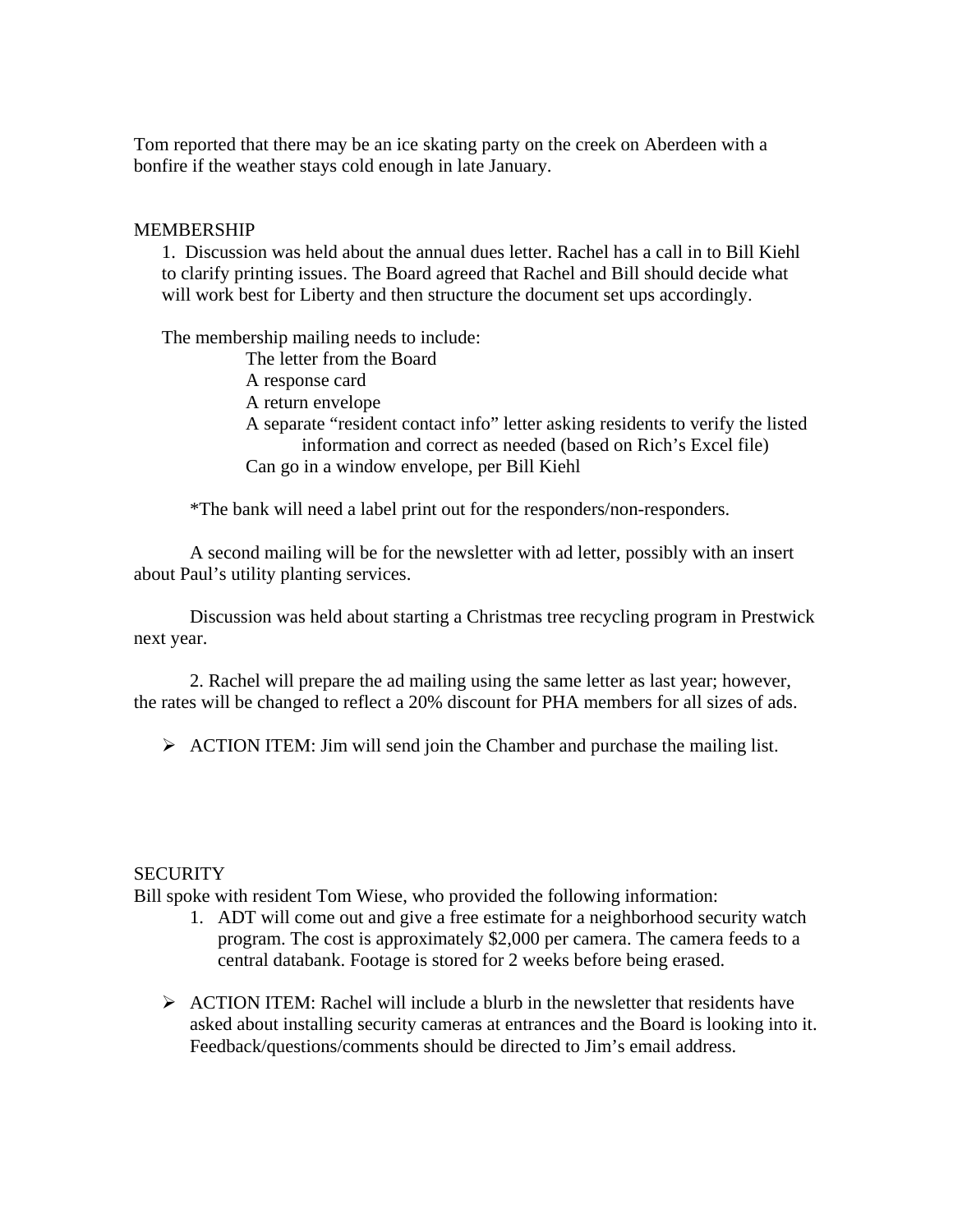## WEB SITE

No report.

## FINANCIAL

Jim reported that things are status quo. The \$17,000 Excel bill has not come in yet. PHA still has about \$30,000 in the bank.

## NEWSLETTER

The next issue will be in late January. It will include information on:

- 1. Garden Walk
- 2. Lighting update
- 3. Security camera blurb
- 4. Annual "Why Join PHA" article
- 5. the directory ad letter and response sheet
- 6. Harlem construction update
- ¾ ACTION ITEM: Jim will talk to Jerry Ducay and get the current status on Harlem reconstruction.

## GOVERNMENTAL

1. Jim reported that Rich M. and Mark Steinman are heading up a feasibility study for PHA on the possible mitigation solutions for Prestwick residents. They will be coordinating with the Village. The Board agreed that plantings will probably be most effective, as sound barrier walls are estimated at \$70,000 per lot in Prestwick and do not do that much, nor are they visually appealing. The issue of hiring an outside consultant was raised and discussion held. The Board agreed to wait and see what the Village is doing but could consider hiring its own consultant for a not-to-exceed amount.

NEW BUSINESS 1. New board members Bill Kiehl and Tom Wiese are both interested in coming on the Board.

 $\triangleright$  ACTION ITEM: Jim will invite these men to serve. They would be installed at the March 2009 meeting.

2. Executive Slate The Board prepared the following Executive Slate for 2009: